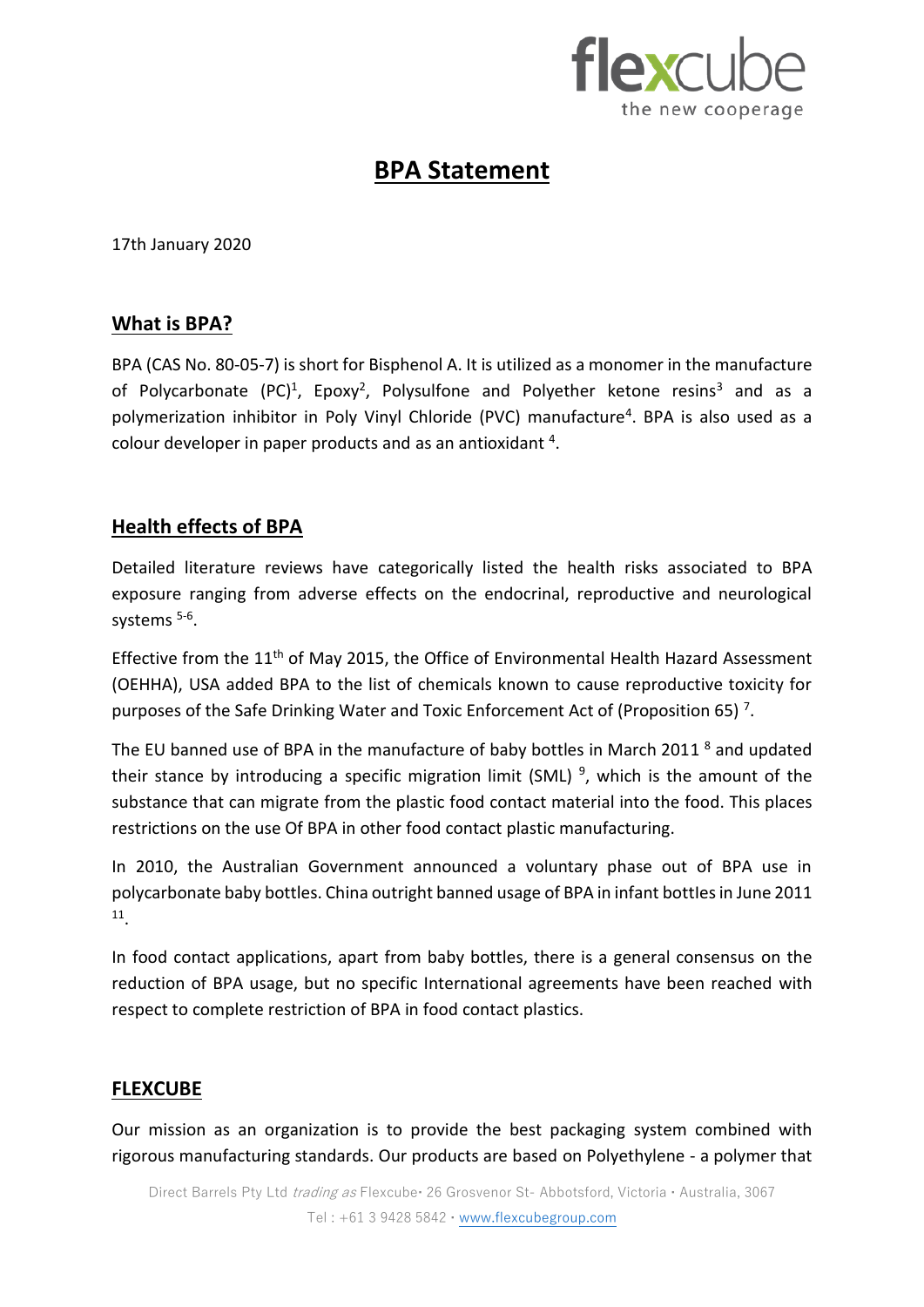

does not require the use of BPA at any in the manufacturing cycle. However, to reassure our customers, we conduct different purity tests on all the components that make up our product prior to assembly.

On the basis of those tests we can make the following statements:

- 1. Semi Volatile Organic Content Analysis established that the BPA level was found to less than the limit of quantitation  $12$  and less than the established NOAEL (No-Observed-Adverse-Effect-Level) of 5 mg/kg/day <sup>13</sup>.
- 2. The materials used in the manufacture of our product contain only ingredients that meet the current requirements of the US Food and Drug Administration (FDA) for use under regulations 175.105, 175.300, 176.170, 176.180, 177.1520, 177.1550, 177.2600 and 178.3570 for articles coming into repeated contacted with food <sup>14</sup>.

The results of such rigorous testing have helped us assert to the best of our ability that the FLEXCUBE range of products are BPA free and adhere strictly to the standards of the US FDA  $13$  and the additional restrictions of Proposition 65  $^7$ .

If you require more information on this topic, please contact the company.

Peter Henry

Quality Engineer [peter.henry@flexcube.com.au](mailto:peter.henry@flexcube.com.au)